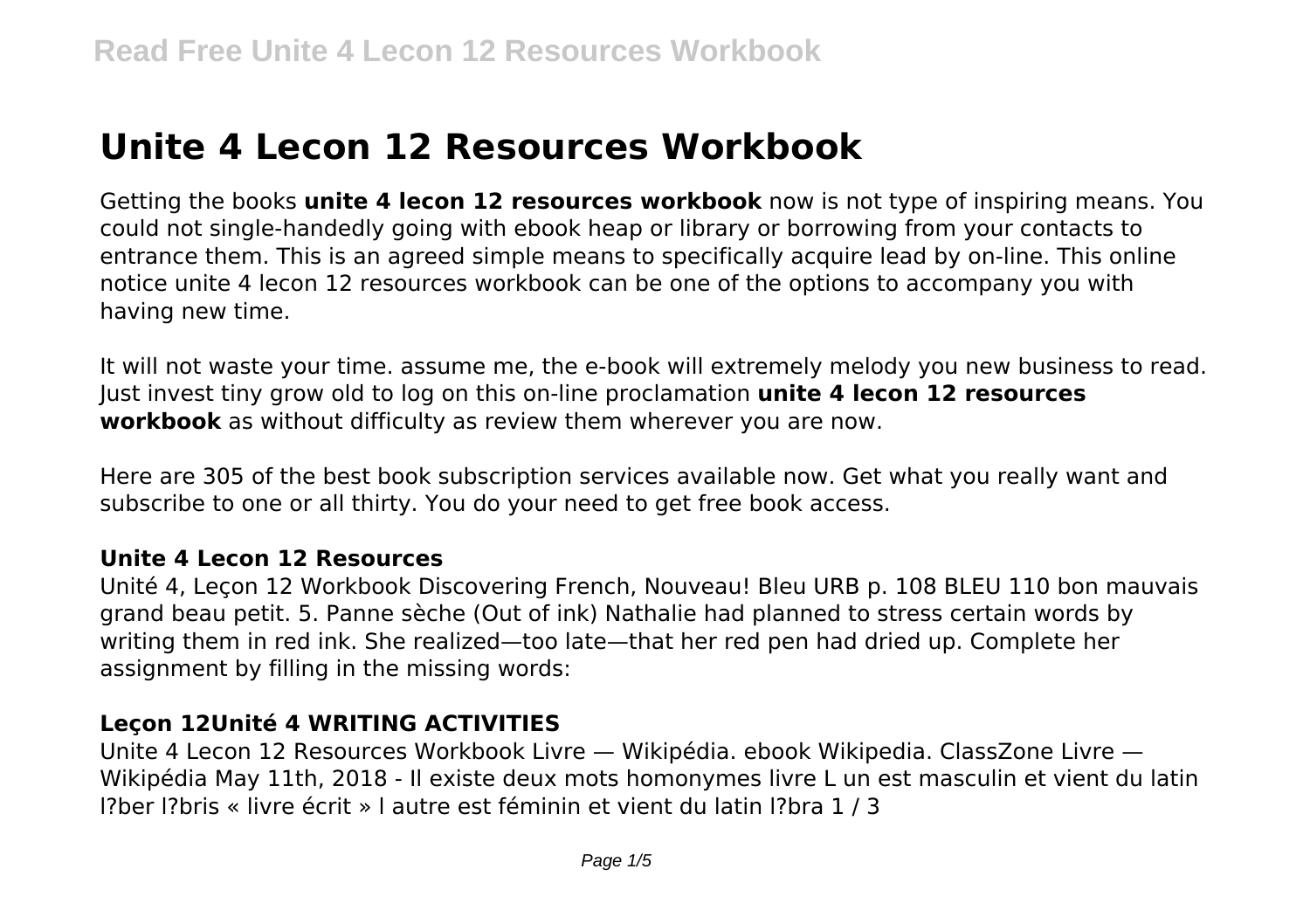# **Unite 4 Lecon 12 Resources Workbook**

LEÇON 12 La voiture de Roger A Activité 1 Les couleurs Circle the color you most closely associate with the following, then fill in the blanks. 1. un jus de pomme: bleu jaune Le jus de pomme est . 2. un jus de tomate: rouge blanc Le jus de tomate est . 3. une salade: rose vert La salade est . 4. un bureau: orange marron Le bureau est .

# **Leçon 12Unité 4 LEÇON 12 La voiture de Roger**

favorite books subsequently this Unite 4 Lecon 12 Resources Workbook, but stop up in harmful downloads. Rather than enjoying a good ebook following a mug of coffee in the afternoon, otherwise they juggled in imitation of some harmful virus inside their computer. Unite 4 Lecon 12 Resources Workbook is easy to use in our digital library an online

# **[PDF] Unite 4 Lecon 12 Resources Workbook**

Blog. June 15, 2020. Hold more effective team meetings with Prezi Video; June 12, 2020. What it takes to run a great virtual all-hands meeting; June 11, 2020

# **Unite 4 lecon 12 by Ruben Ortiz on Prezi Next**

for free Unite 4 Lecon 12 Resources Workbook Unite 4 Lecon 12 Resources This is likewise one of the factors by obtaining the soft documents of this Unite 4 Lecon 12 Resources Workbook by online You might not require more era to spend to go to the book launch as well as search for them In some cases, you Unite 4 Lecon 12 Resources Workbook - seapa.org

# **[eBooks] Unite 4 Lecon 12 Resources Workbook**

T'es branché? is a rich and flexible French program that aligns with the ACTFL World-Readiness Standards for Language Learning and helps students develop proficiency in Listening, Speaking, Reading, and Writing as well as demonstrating knowledge and understanding of French culture.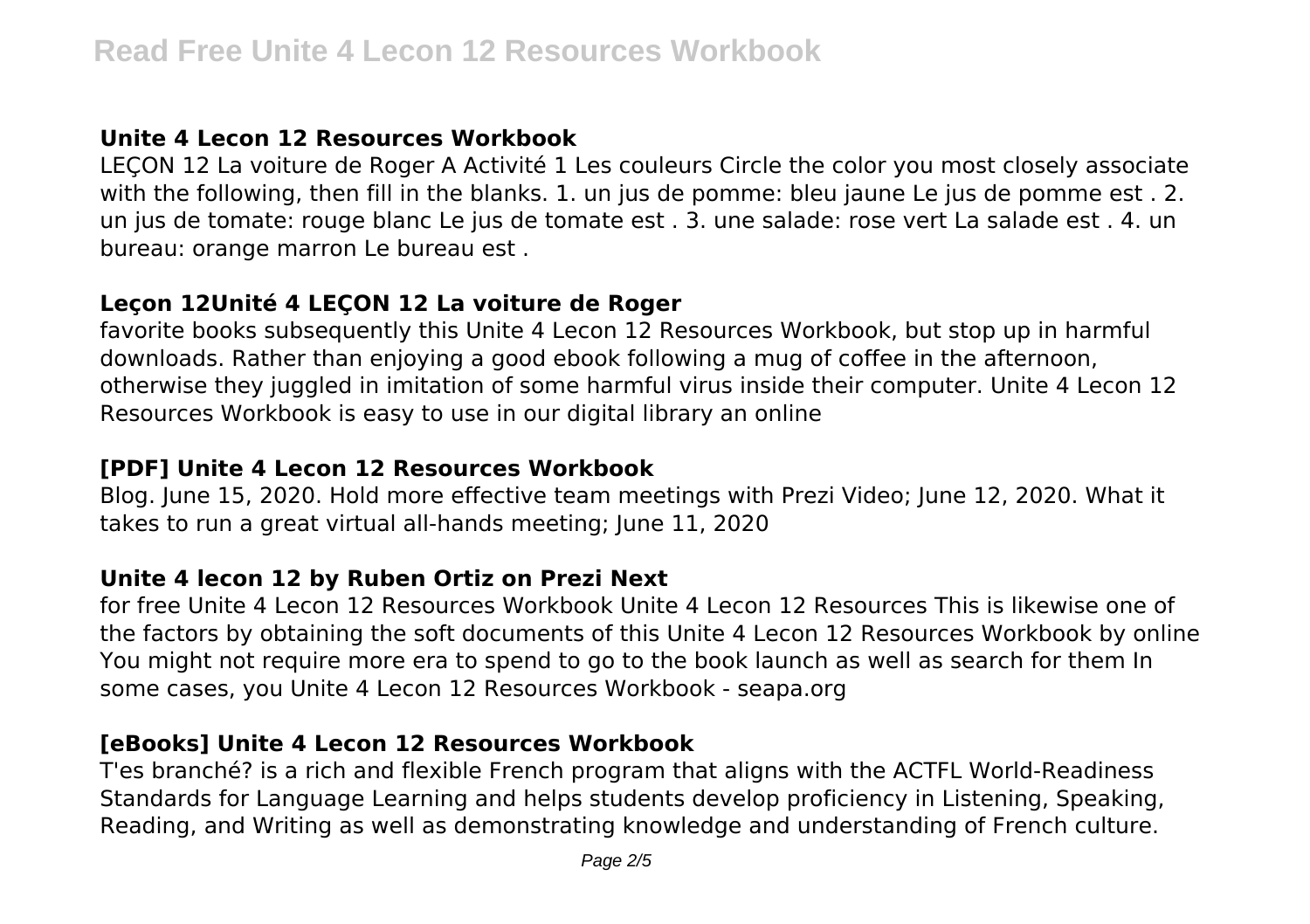## **T'es branché? (FL) - Carnegie Learning**

Word search for the vocabulary in lesson A unit 4 of T'es branché 1. 4 versions in each of 3 different formats: word list in French; word list in English; no word list. Total of 12 unique puzzles.

## **T'es branché 1 Unité 4 Leçon A Wordsearch | Teaching Resources**

Crossword for the vocabulary in lesson B unit 4 of T'es branché 4. 5 versions. All clues are in English, all answers are in French. Vocabulary is for AP French theme Défis mondiaux, context La Paix et la guerre. May be used with any text.

## **T'es branché 4 Unité 4 Leçon B Crossword | Teaching Resources**

Primary Activity 12 First Support Activity 14 Second Support Activity 15 Challenge Activity 16 AFTERNOON Primary Activity 19 First Support Activity 21 ... UNIT 4: FINANCIAL CRISIS MORNING CCSS RI.6.7 continue to next page. FINANCIAL CRISIS MORNING ANSWER KEY • UNIT 4: MORNING 91

#### **ANSWER KEY - Classroom, Inc.**

This bundle includes my entire curriculum from the beginning to Lesson 24 (Unit 6) of the Discovering French Blanc Nouveau textbook. This covers EVERYTHING that I use to teach my 2nd year French class (French 3-4) over the school year.You will have access to my Power Point lessons, worksheets and al

#### **Discovering French Blanc Unite 4 Worksheets & Teaching ...**

Unité 5 Resources Multiple Choice Test Items Unité 5 Resources Multiple Choice Test Items Discovering French, Nouveau! Bleu Nom Classe Date 17. Il y a dans le garage. a. le salon b. une voiture c. une maison 18. Ma chambre est , mais la cuisine est en bas. a. en haut b. dans le jardin c.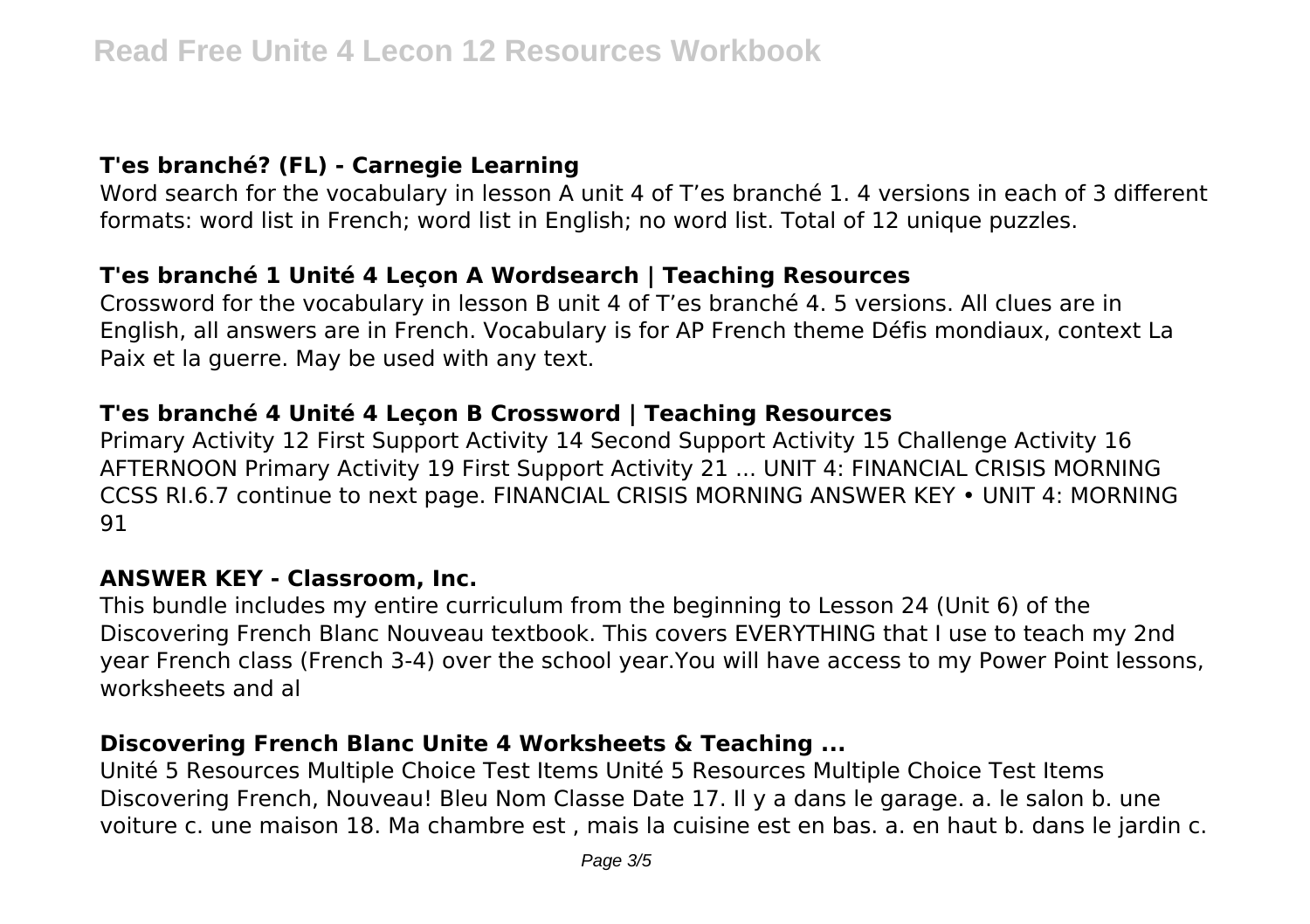sur la maison 19. Ma famille mange dans en hiver. a.

# **B l e u UNITÉ 5 Multiple Choice Test Items Leçon 13**

Bleu Unité 4-9 C Les affaires personnelles. 15 terms. Bleu Unité 4 Leçon 12: Les couleurs. 20 terms. Bleu Unité 4 Leçon 10 - Avoir conjugations and expressions. 28 terms. Bleu - Unité 3 Leçon 5A : Préférences (Er verbs) Features. Quizlet Live. Quizlet Learn. Diagrams. Flashcards.

# **Bleu Unité 4 Leçon 11: La description - les adjectifs ...**

Unité 4 Resources Classe Date Communipak Unité 4 Resources Communipak Discovering French, Nouveau! Bleu URB p. 144 BLEU CONVERSATION 1 UNITÉ 4 This weekend you want to organize a party, but you need help with the music. Ask your partner . . . • if he/she has a guitar • if he/she has a stereo • if he/she has a boom box • if he/she has CDs

# **UNITÉ 4 Le monde personnel et familier**

What a beautiful scenery! Paris has 153 museums! No the Louvre is not the only museum in Paris, or in France. To the left, is the image of the Musée d'Orsay. Please use the link below the image and BLOG about a Parisian museum that your classmates can visit.Complete and thorough sentences.

# **Leçon 13 - Flipped French**

Rosetta Stone ® Answer Key – French Level 2 1 Unité 2, Leçon 1 Fiche d'exercices 1 Section 1 1) Demain 2) Hier 3) Hier 4) Hier 5) Hier 6) Demain 7) Hier 8) Demain 9) Hier 10) Demain Section 2 1) vendre 2) couru 3) acheté 4) mangé 5) jouer 6) écrit 7) courez 8) vendu 9) achetons Section 3 1) Je vais jouer au football au stade. 2) Non. J'ai acheté un vélo. 3) Oui. Je cours.

## **FRENCH - Rosetta Stone**

T'es branché? Level 1 Flashcards. Unit 1. Unité 1 Leçon A; Unité 1 Leçon B; Unité 1 Leçon C; Unit 2.